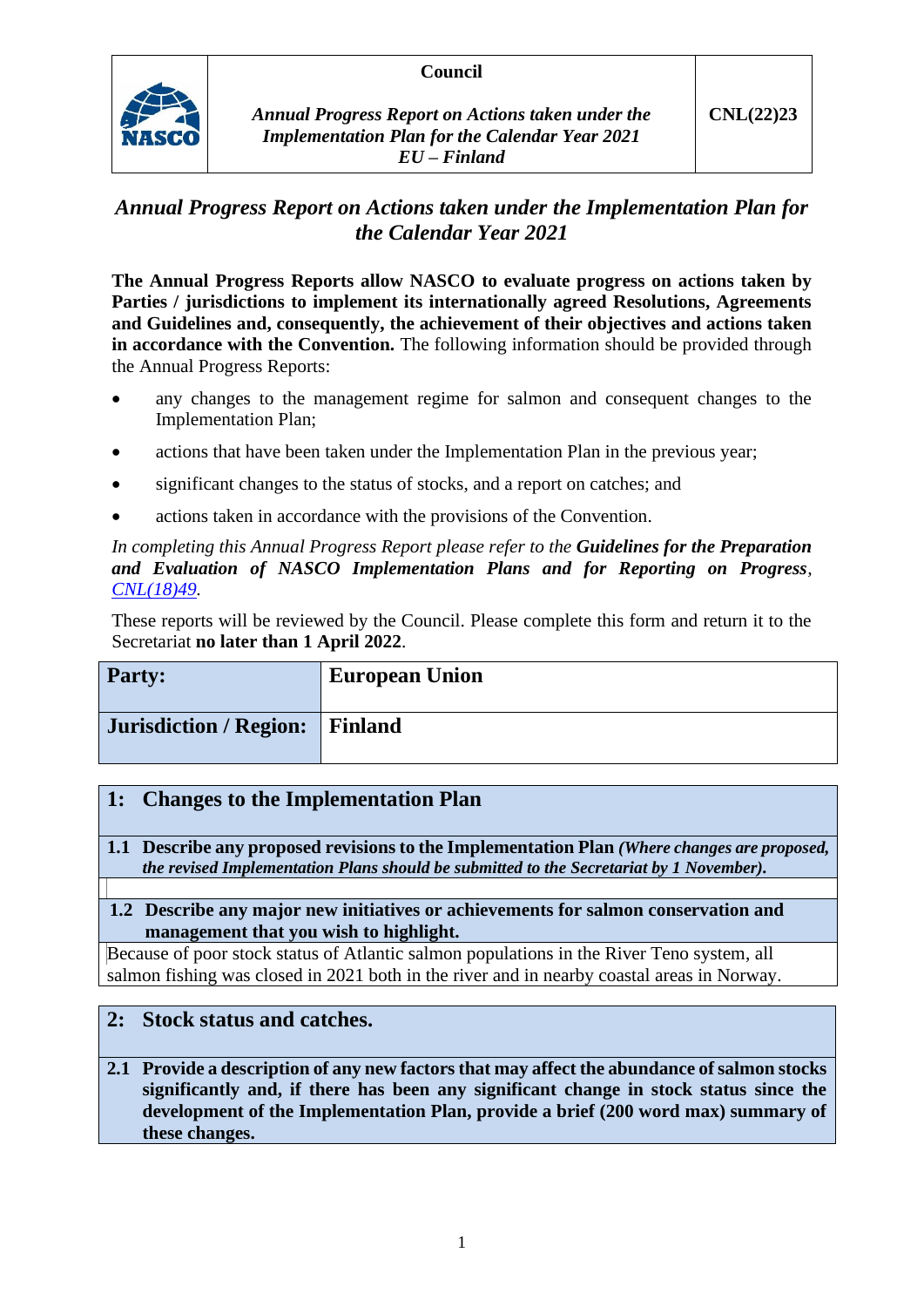Despite the reduced exploitation rates in the River Teno fishery since 2017, salmon stocks showed even worse status in 2020. Likely explanations for this development include increased natural mortality factors in different life stages of salmon. As a response to this poor development, no salmon fishing was allowed 2021 in the Teno river and in nearby coastal areas in Norway. Fishing ban led to significant increase in spawning stocks in different salmon populations. The 2021 salmon catch consists of catches from the River Näätämöjoki only.

**2.2 Provide the following information on catches:** *(nominal catch equals reported quantity of salmon caught and retained in tonnes 'round fresh weight' (i.e. weight of whole, ungutted, unfrozen fish) or 'round fresh weight equivalent').*

| <i>anji okon jishij</i> or roman ji eshi mengin equiranent ji<br>(a) provisional nominal | In-river | Estuarine | Coastal | Total            |
|------------------------------------------------------------------------------------------|----------|-----------|---------|------------------|
| catch (which may be                                                                      | 0,8      |           |         | $0.8 \text{ th}$ |
| subject to revision) for                                                                 |          |           |         |                  |
| $2021$ (tonnes)                                                                          |          |           |         |                  |
| (b) confirmed nominal                                                                    | 16       |           |         | $16 \text{ th}$  |
| catch of salmon for                                                                      |          |           |         |                  |
| $2020$ (tonnes)                                                                          |          |           |         |                  |
| (c) estimated                                                                            | 0,1      |           |         | $0.1$ tn         |
| unreported catch for                                                                     |          |           |         |                  |
| $2021$ (tonnes)                                                                          |          |           |         |                  |
| (d) number and                                                                           | n.a.     |           |         |                  |
| percentage of salmon                                                                     |          |           |         |                  |
| caught and released in                                                                   |          |           |         |                  |
| recreational fisheries in                                                                |          |           |         |                  |
| 2021                                                                                     |          |           |         |                  |

# **3: Implementation Plan Actions.**

#### **3.1 Provide an update on progress on actions relating to the Management of Salmon Fisheries** *(section 2.9 of the Implementation Plan).*

*Note: the reports under 'Progress on action to date' should provide a brief overview of each action. For all actions, provide clear and concise quantitative information to demonstrate progress. In circumstances where quantitative information cannot be provided for a particular action because of its nature, a clear rationale must be given for not providing quantitative information and other information should be provided to enable progress with that action to be evaluated. While referring to additional material (e.g. via links to websites) may assist those seeking more detailed information, this will not be evaluated by the Review Group.*

| <b>Action</b><br>F1: | Description of action<br>(as submitted in the $IP$ ): | The overall goal of Tana salmon management is to enable<br>recovery of the weak salmon stocks to a sustainable level.                            |
|----------------------|-------------------------------------------------------|--------------------------------------------------------------------------------------------------------------------------------------------------|
|                      |                                                       | The steps for the recovery are:                                                                                                                  |
|                      |                                                       | -reduce fishing mortality to level enabling positive trend in<br>stock development                                                               |
|                      |                                                       | -monitoring the stock status of individual salmon<br>populations in the Teno system by assessing their yearly<br>spawning target (CL) attainment |
|                      |                                                       | -evaluate annually monitoring results and CL attainment<br>trends.                                                                               |
|                      |                                                       | If the stock development does not show a positive trend, or if                                                                                   |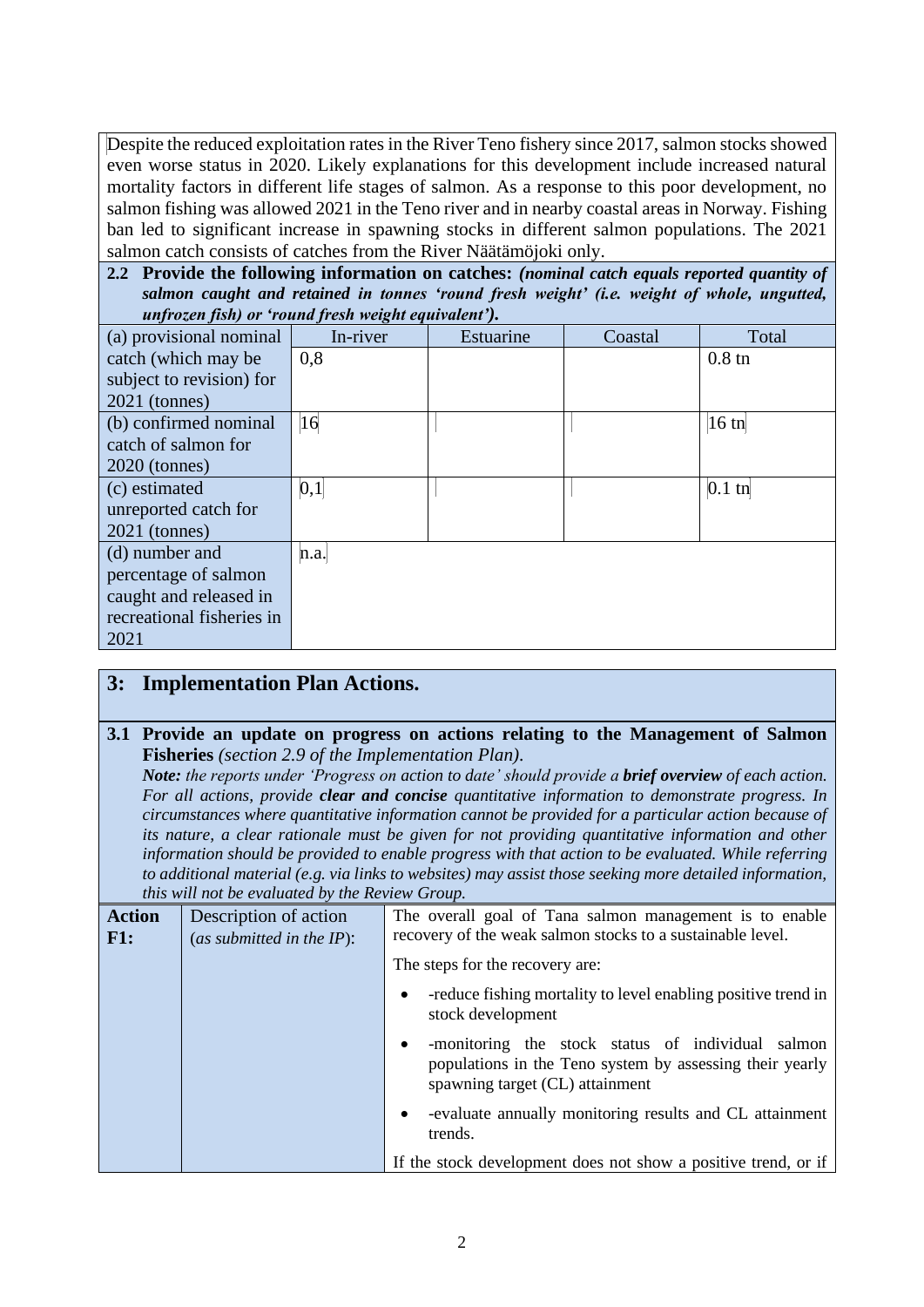| other circumstances require, yearly amendments can be made to                                                                                                                                                                                                                                                                                                                                                                                                                                                                                                                                                                                                                                                                                                                                                                                                   |
|-----------------------------------------------------------------------------------------------------------------------------------------------------------------------------------------------------------------------------------------------------------------------------------------------------------------------------------------------------------------------------------------------------------------------------------------------------------------------------------------------------------------------------------------------------------------------------------------------------------------------------------------------------------------------------------------------------------------------------------------------------------------------------------------------------------------------------------------------------------------|
| general fishing rule through bilateral negotiations with Norway.                                                                                                                                                                                                                                                                                                                                                                                                                                                                                                                                                                                                                                                                                                                                                                                                |
| Monitoring the stock status of individual salmon populations in<br>the Teno system by assessing their yearly spawning target (CL)<br>attainment. Management target for each population has been<br>defined as achieving a 75% probability of attaining spawning<br>target in a four-year period (a sliding four-year window). In<br>particular, fishing mortality caused by various, sequential<br>fisheries is estimated using catch data, catch samples and<br>genetic analysis of stock contributions in mixed-stock fisheries.                                                                                                                                                                                                                                                                                                                              |
| Analysis of suggested measures to react to mortality levels that<br>deviate from the agreed target levels (addressed strongly in the<br>new Fin-Nor agreement on the Teno salmon fisheries 2017).                                                                                                                                                                                                                                                                                                                                                                                                                                                                                                                                                                                                                                                               |
| Annual assessment of the effect of the new agreement and its<br>regulations: will the reduction of fishing mortality enable stock<br>recovery?                                                                                                                                                                                                                                                                                                                                                                                                                                                                                                                                                                                                                                                                                                                  |
| An overall reduction of fishing mortality of 30% compared to<br><b>Expected outcome</b><br>the estimated level in 2016, i.e. prior to the new agreement,<br>(as submitted in the $IP$ ):<br>and positive development in the individual stock status.                                                                                                                                                                                                                                                                                                                                                                                                                                                                                                                                                                                                            |
| The estimated exploitation rates have shown a decrease<br>Progress on action to<br>for all individual salmon stocks in the mixed-stock<br>fishery in the Teno mainstem following the 2017<br>(Provide a brief overview<br>with a quantitative<br>agreement between Norway and Finland.<br>measure, or other justified<br>Unfortunately, there are indications that natural mortality<br>evaluation, of progress.<br>factors have increased at the same time, and it is uncertain<br>Other material (e.g.<br>if the reduced exploitation rates are sufficient to allow<br>website links) will not be<br>recovery over two generations of Teno salmon stocks.<br>Therefore, no salmon fishing was allowed in 2021. This<br>led to increase in the spawning stock, although the pre-<br>fishery abundance was estimated at the same level or less<br>than in 2020. |
| Ongoing<br>Current status of action:                                                                                                                                                                                                                                                                                                                                                                                                                                                                                                                                                                                                                                                                                                                                                                                                                            |
| If 'Completed', has the<br>action achieved its                                                                                                                                                                                                                                                                                                                                                                                                                                                                                                                                                                                                                                                                                                                                                                                                                  |
| Defining spawning targets for the Näätämöjoki river system<br>Description of action<br>(as submitted in the $IP$ ):                                                                                                                                                                                                                                                                                                                                                                                                                                                                                                                                                                                                                                                                                                                                             |
| Spawning target estimated, first compliance assessed in 2022<br><b>Expected outcome</b><br>(as submitted in the IP):                                                                                                                                                                                                                                                                                                                                                                                                                                                                                                                                                                                                                                                                                                                                            |
| Progress on action to<br>Distribution areas of salmon investigated in 2019 and<br>2020, new production areas have been discovered.<br>Genetic samples have been collected in different parts of<br>(Provide a brief overview<br>with a quantitative<br>the watershed, and have been analysed in 2021. This will<br>measure, or other justified<br>enable analyses of possible genetic structure and genetic<br>evaluation, of progress.<br>stock identification in mixed-stock catches. However, the<br>Other material (e.g.<br>Näätämöjoki population is currently considered as a<br>website links) will not be<br>single stock                                                                                                                                                                                                                               |
|                                                                                                                                                                                                                                                                                                                                                                                                                                                                                                                                                                                                                                                                                                                                                                                                                                                                 |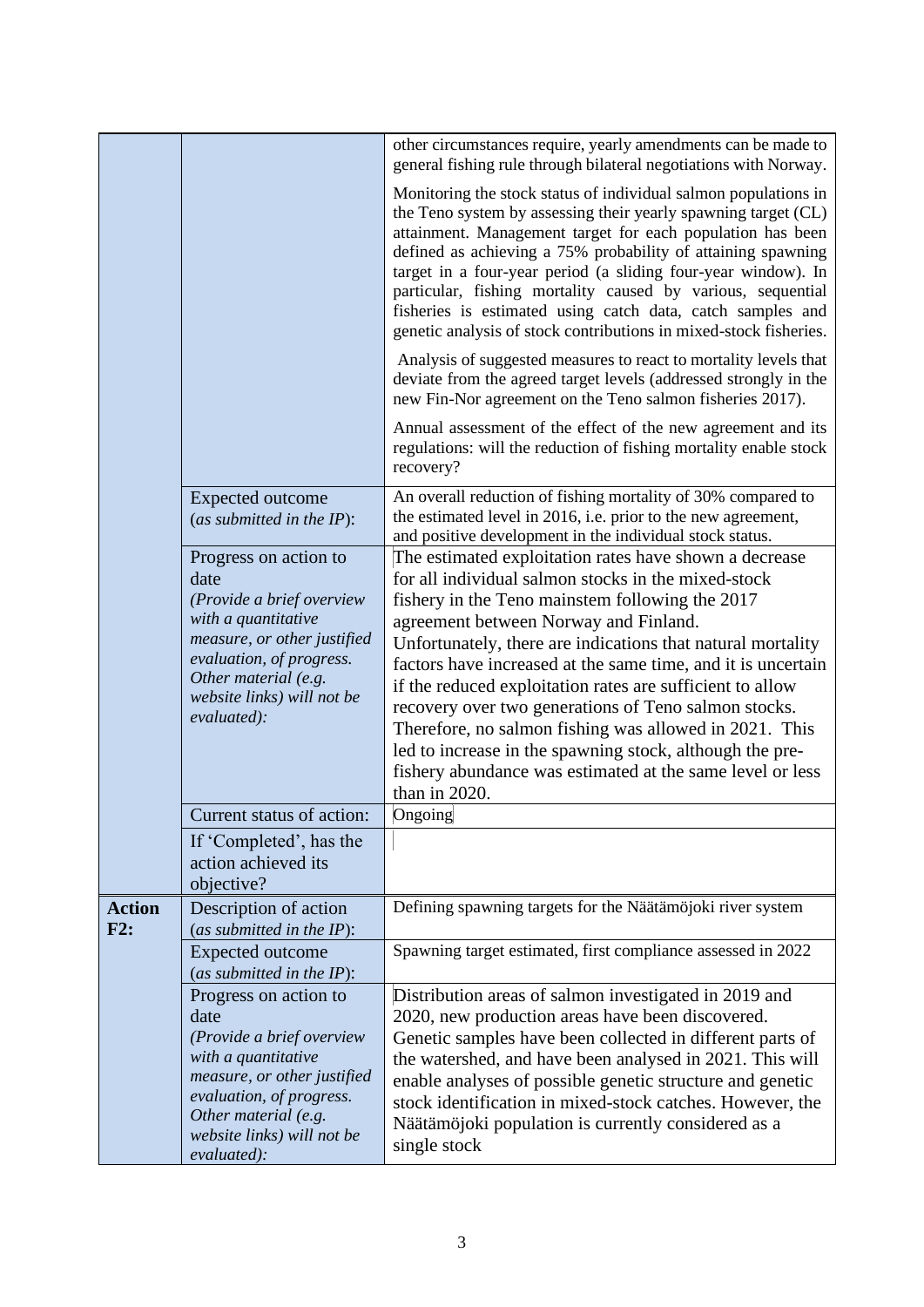|                                                              | Definition of first-generation spawning targets for the<br>Näätämöjoki system has been completed and will be<br>reported in 2022. |
|--------------------------------------------------------------|-----------------------------------------------------------------------------------------------------------------------------------|
| Current status of action:                                    | Ongoing                                                                                                                           |
| If 'Completed', has the<br>action achieved its<br>objective? |                                                                                                                                   |

#### **3.2 Provide an update on progress on actions relating to Habitat Protection and Restoration** *(section 3.5 of the Implementation Plan).*

*Note: the reports under 'Progress on action to date' should provide a brief overview of each action. For all actions, provide clear and concise quantitative information to demonstrate progress. In circumstances where quantitative information cannot be provided for a particular action because of its nature, a clear rationale must be given for not providing quantitative information and other information should be provided to enable progress with that action to be evaluated. While referring to additional material (e.g. via links to websites) may assist those seeking more detailed information, this will not be evaluated by the Review Group.*

| <b>Action</b><br>H1: | Description of action<br>(as submitted in the $IP$ ):<br>Expected outcome<br>(as submitted in the $IP$ ):                                                                                                         | Recommendations have been given to road constructors and<br>regional authorities responsible for road construction to avoid<br>small migration barriers and erosion.<br>Few culverts will be restored after damage from floods.<br>No new problematic areas Restoration of few impacted culvert<br>sites                                                                                                                        |
|----------------------|-------------------------------------------------------------------------------------------------------------------------------------------------------------------------------------------------------------------|---------------------------------------------------------------------------------------------------------------------------------------------------------------------------------------------------------------------------------------------------------------------------------------------------------------------------------------------------------------------------------------------------------------------------------|
|                      | Progress on action to<br>date<br>(Provide a brief overview<br>with a quantitative<br>measure, or other justified<br>evaluation, of progress.<br>Other material (e.g.<br>website links) will not be<br>evaluated): | The project assessing culvert restoration needs was<br>completed in 2020 and one road culvert was restored. The<br>main conclusion from the project results is that currently<br>no new culverts are in a need of restoration. In general,<br>the river habitat in River Tana/Teno is close to pristine<br>and driven by natural hydrographic processes. There are<br>no specific needs or even possibilities for restorations. |
|                      | Current status of action:                                                                                                                                                                                         | Completed                                                                                                                                                                                                                                                                                                                                                                                                                       |
|                      | If 'Completed', has the<br>action achieved its<br>objective?                                                                                                                                                      | yes                                                                                                                                                                                                                                                                                                                                                                                                                             |

#### **3.3 Provide an update on progress on actions relating to Aquaculture, Introductions and Transfers and Transgenics** *(section 4.11 of the Implementation Plan).*

*Note: the reports under 'Progress on action to date' should provide a brief overview of each action. For all actions, provide clear and concise quantitative information to demonstrate progress. In circumstances where quantitative information cannot be provided for a particular action because of its nature, a clear rationale must be given for not providing quantitative information and other information should be provided to enable progress with that action to be evaluated. While referring to additional material (e.g. via links to websites) may assist those seeking more detailed information, this will not be evaluated by the Review Group.*

| <b>Action</b>   | Description of action        | Continue the spread of information. Applying and enforcing the   |
|-----------------|------------------------------|------------------------------------------------------------------|
| $\mathbf{A}$ 1: | (as submitted in the $IP$ ): | current, renewed legislation for preventing spread of G.salaris. |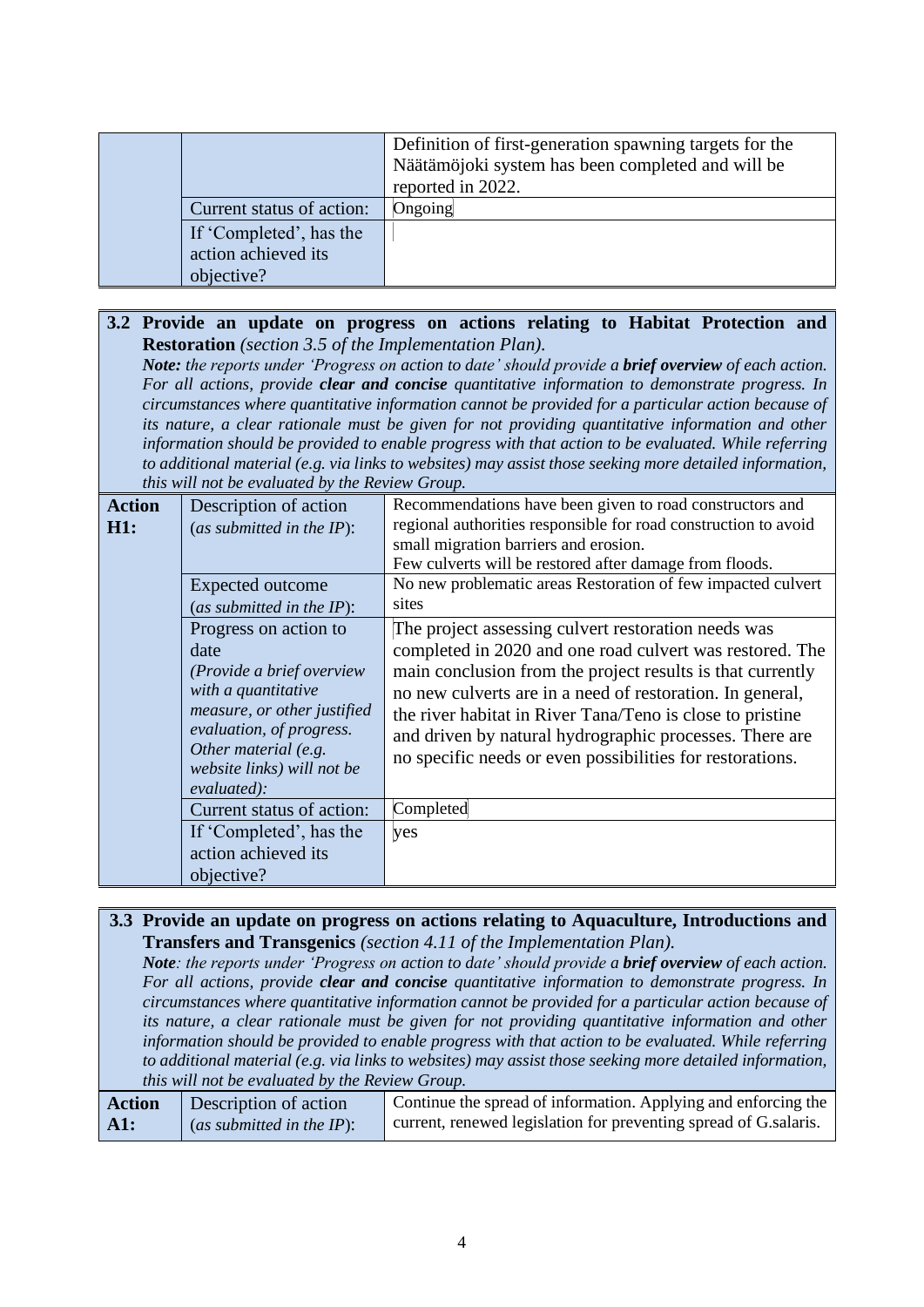|                      | <b>Expected outcome</b>                                                                                                                                                                                           | Active information about the threat of G. salaris and<br>measures to spread information (brochures, billboards,<br>roadside information boards, information at fishing licence<br>selling points<br>Disinfection station network in the northernmost Finland,<br>training of staff at fishing-licence sales points for<br>disinfection<br>Increased focus on active information at Finnish-Russian<br>boarder station in the River Tuloma watershed, to<br>minimize risks on G. salaris spread from this direction.<br>Spread of G. salaris is prevented                                                                                                                                                                    |
|----------------------|-------------------------------------------------------------------------------------------------------------------------------------------------------------------------------------------------------------------|-----------------------------------------------------------------------------------------------------------------------------------------------------------------------------------------------------------------------------------------------------------------------------------------------------------------------------------------------------------------------------------------------------------------------------------------------------------------------------------------------------------------------------------------------------------------------------------------------------------------------------------------------------------------------------------------------------------------------------|
|                      |                                                                                                                                                                                                                   |                                                                                                                                                                                                                                                                                                                                                                                                                                                                                                                                                                                                                                                                                                                             |
|                      | (as submitted in the $IP$ ):                                                                                                                                                                                      |                                                                                                                                                                                                                                                                                                                                                                                                                                                                                                                                                                                                                                                                                                                             |
|                      | Progress on action to<br>date<br>(Provide a brief overview<br>with a quantitative<br>measure, or other justified<br>evaluation, of progress.<br>Other material (e.g.<br>website links) will not be<br>evaluated): | The current fisheries agreement for the Teno river system<br>is further strengthening the action against the possible<br>spread of Gyrodactylus salaris. Due to salmon fishing ban<br>in 2021, there was much less tourist fishing in Teno<br>(allowed only for other species than salmon) and<br>therefore possibilities for spread of G.s. between<br>watersheds was strongly reduced.<br>Active distribution of information about preventing the<br>spread of G.s. has been organized at the Finnish-Russian<br>boarder station in the River Tuloma watershed.<br>Existing network of disinfection stations and information<br>have functioned in a planned manner, no infected samples<br>or areas have been deteceted. |
|                      | Current status of action:                                                                                                                                                                                         | Ongoing                                                                                                                                                                                                                                                                                                                                                                                                                                                                                                                                                                                                                                                                                                                     |
|                      | If 'Completed', has the<br>action achieved its<br>objective?                                                                                                                                                      |                                                                                                                                                                                                                                                                                                                                                                                                                                                                                                                                                                                                                                                                                                                             |
| <b>Action</b><br>A2: | Description of action<br>(as submitted in the $IP$ ):                                                                                                                                                             | Continuation of monitoring the incidence of farmed salmon in<br>the catches. In addition, genetic monitoring will enable more<br>effective detection of possible escapes in wild populations.<br>Other measures are mostly Norwegian responsibility.<br>No new actions planned.<br>New genetic baseline on Teno salmon populations will be<br>collected in 2019-2021. This will help in assessing the impact<br>of escaped farmed salmon on wild salmon populations.                                                                                                                                                                                                                                                        |
|                      | <b>Expected outcome</b><br>(as submitted in the $IP$ ):                                                                                                                                                           | Improved and timely information about the amount of<br>aquaculture escapees for decision-making if necessary                                                                                                                                                                                                                                                                                                                                                                                                                                                                                                                                                                                                                |
|                      | Progress on action to<br>date<br>(Provide a brief overview<br>with a quantitative<br>measure, or other justified<br>evaluation, of progress.<br>Other material (e.g.<br>website links) will not be<br>evaluated): | Due to total salmon fishing ban, no new genetic samples<br>from mixed-stock fisheries were collected in 2021. The<br>long term monitoring has shown that the annual number<br>of escaped farmed salmon in catch samples has been very<br>low, the proportion of escapees in the total catch sample<br>being mostly below 0,5%.<br>For the Teno river, data are reported in a yearly report by<br>the joint Finnish-Norwegian research group. In the latest<br>report, no farmed salmon were found: "Based on scale<br>reading the proportion of escaped farmed salmon among                                                                                                                                                 |